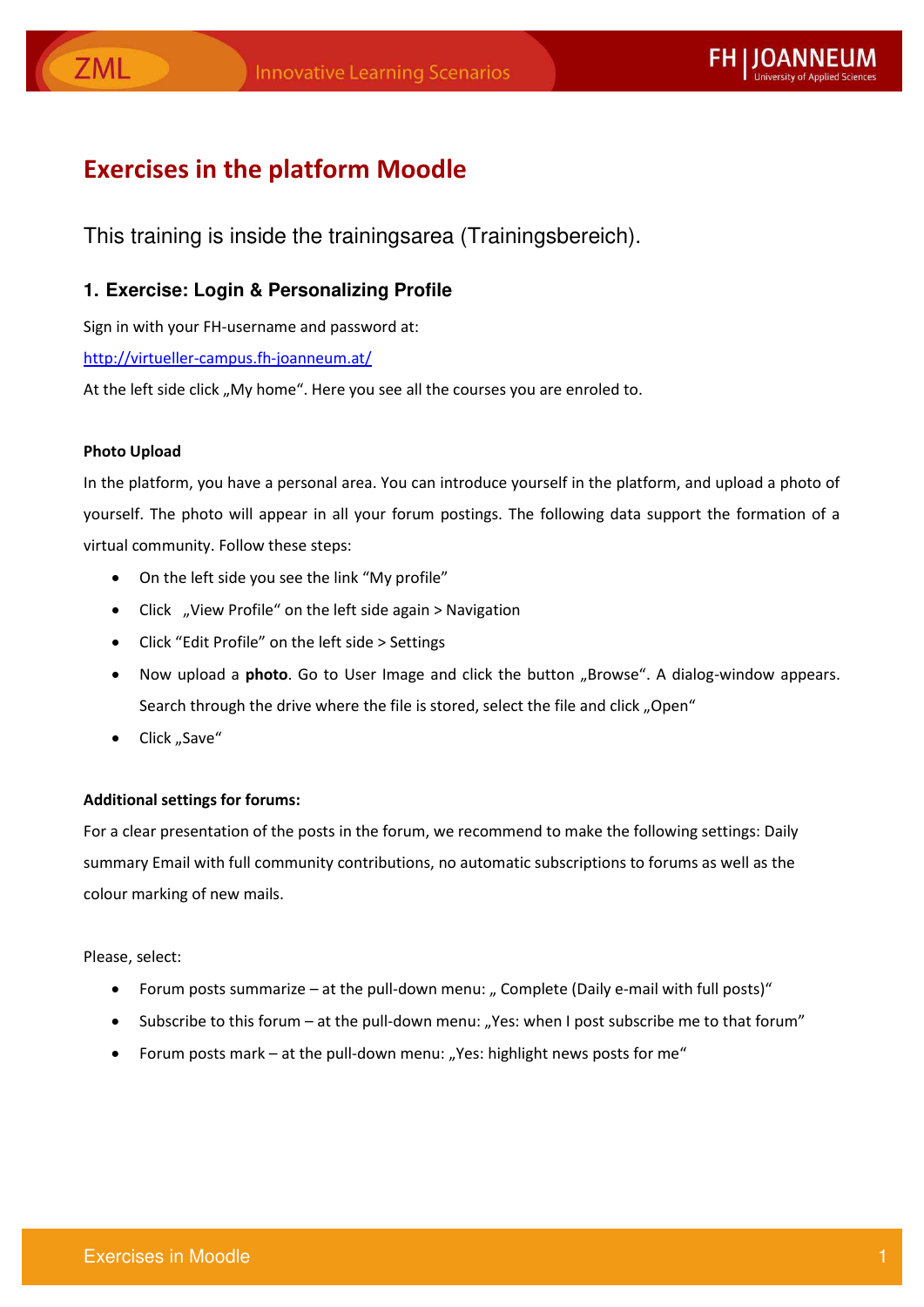#### 2. Exercise: Download documents

ZML

You will use the platform to upload and download content. That's why you'll practice the download of content in this exercise. To do this, follow these steps:

- Click on "Website Start", scroll down to "Trainingsbereich" and click on it. Go to the course "YourStudyCourse-Trainingscenter". Eg "GBP-Trainingscenter"
- Enrol yourself to this course.
- In the area "Document Download" you will find the documentation for this unit
- Click the title of the file, to save it on your computer.

#### 3. Exercise: Upload an Assignement

In the platform, you can select one or more files to upload at a given time to the lecturer. The lecturer can give feedback and evaluate the homework via the platform.

Go to the area "Upload", click on "Task" and follow the description of the assignment:

- 1. Open the program "Microsoft Word" or another Editor
- 2. Write your name inside the document
- 3. Save the file this way: name\_date.doc

Upload your file here!

Please avoid special characters, spaces or umlauts in the filename.

# Exercise: Edit Wiki

Make another entry in the field "Edit Wiki" in the wiki "Collection of favourite Songs". Click on Your SONG. A new side will be created automatically. Write messages to 1-2 favourite songs of yours in the text box, using this text editor. Click at the end on "Save". Note that only one user can make an entry in the wiki.

For to create a new WIKI-page do like this:

- Format inside the text a word, which will be the title of a new page, this way: [[newname]]
- The new page will be created
- Link to another already existing WIKI page the same way, but write the title of the page, you want to link to case sensitive!